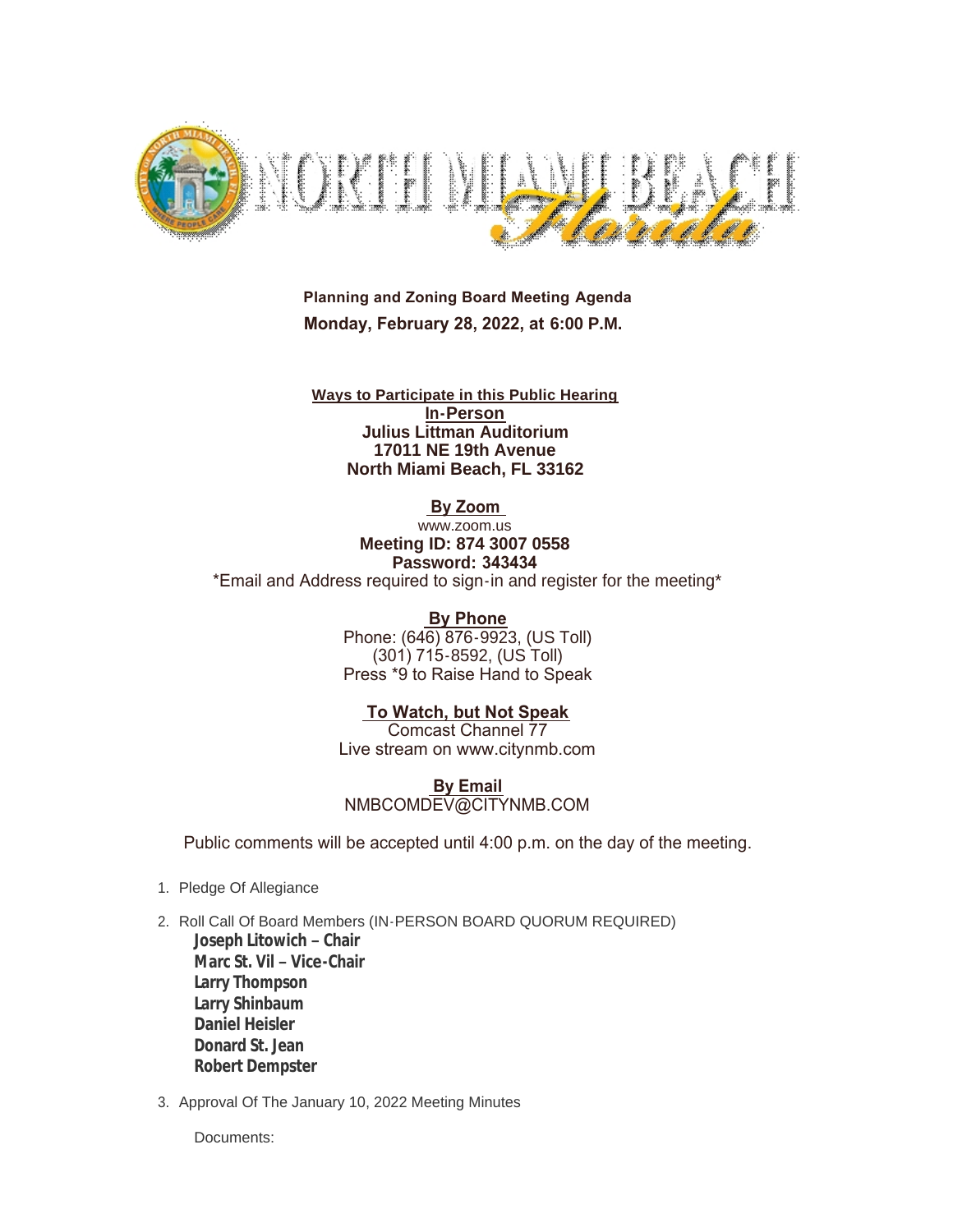## [DRAFT PZB MINUTES 01-10-22.PDF](https://www.citynmb.com/AgendaCenter/ViewFile/Item/598?fileID=24013)

- 4. Quasi-Judicial Public Hearing
	- 4.I. Swearing In
	- 4.II. Site Plan Approval "168 Professional Office Building" 11 NW 168th Street

Documents:

[DRAFT RESOLUTION R2022-XX \(168 BUILDING\).PDF](https://www.citynmb.com/AgendaCenter/ViewFile/Item/585?fileID=23970) [168 PROFESSIONAL OFFICE BUILDING STAFF REPORT 1.PDF](https://www.citynmb.com/AgendaCenter/ViewFile/Item/585?fileID=24012) [LETTER OF INTENT.PDF](https://www.citynmb.com/AgendaCenter/ViewFile/Item/585?fileID=23977) [APPLICATION.PDF](https://www.citynmb.com/AgendaCenter/ViewFile/Item/585?fileID=23976) [RENDERINGS 168 OFFICE BUILDING.PDF](https://www.citynmb.com/AgendaCenter/ViewFile/Item/585?fileID=23972) [SITE PLAN 168 OFFICE BUILDING.PDF](https://www.citynmb.com/AgendaCenter/ViewFile/Item/585?fileID=23973) [PAVING AND DRAINAGE 168 OFFICE BUILDING.PDF](https://www.citynmb.com/AgendaCenter/ViewFile/Item/585?fileID=23975) [LANDSCAPE 168 OFFICE BUILDING.PDF](https://www.citynmb.com/AgendaCenter/ViewFile/Item/585?fileID=23974) [TRAFFFIC STUDY.PDF](https://www.citynmb.com/AgendaCenter/ViewFile/Item/585?fileID=23980) [MECHANICAL CAR LIFT OPERATION MANUAL 2015.PDF](https://www.citynmb.com/AgendaCenter/ViewFile/Item/585?fileID=23978) [VALET PARKING QUEUING REPORT.PDF](https://www.citynmb.com/AgendaCenter/ViewFile/Item/585?fileID=23979) [RESPONSE LETTER.PDF](https://www.citynmb.com/AgendaCenter/ViewFile/Item/585?fileID=23981)

4.III. Site Plan And Three (3) Variances – "NMB Venus" – Southwest Corner Of NE 164 Street And NE 21 Avenue (FOLIO: 07-2216-007-0070)

**A RESOLUTION OF THE MAYOR AND CITY COMMISSION OF THE CITY OF NORTH MIAMI BEACH, FLORIDA, APPROVING THE SITE PLAN AND THREE RELATED VARIANCES FROM THE ZONING AND LAND DEVELOPMENT CODE FOR THE CONSTRUCTION OF A 651,620 SQUARE FOOT MIXED-USE DEVELOPMENT, CONSISTING OF ONE, TWENTY-SIX-STORY TOWER WITH 10,760 SQUARE FEET OF RETAIL SPACE, 439 RESIDENTIAL UNITS, AND 497 PARKING SPACES ON A 1.013 ACRE PARCEL LOCATED ON THE SOUTHWEST CORNER OF NE 164 STREET AND NE 21 AVENUE (FOLIO: 07-2216-007-0070); GRANTING A VARIANCE TO PERMIT DECORATIVE SCREENING OF THE PARKING GARAGE FRONTING ALONG NE 164 STREET, WHERE THE CODE REQUIRES A 20-FOOT-DEEP LINER BUILDING; GRANTING A VARIANCE TO PERMIT A 13'-2" TOWER SETBACK FROM THE PODIUM ALONG NE 164 STREET, WHERE THE CODE REQUIRES A MINIMUM SETBACK OF 15 FEET; AND GRANTING A VARIANCE TO PERMIT A 0'-0" TOWER SETBACK FROM THE PODIUM ALONG NE 21 AVENUE, WHERE THE CODE REQUIRES A MINIMUM SETBACK OF 15 FEET; PROVIDING FOR FINDINGS OF FACT; CONFIRMING EXPIRATION AND LIMITATION OF APPROVAL; PROVIDING FOR CONFLICTS; AND PROVIDING FOR AN EFFECTIVE DATE.**

Documents:

[21-21 NMB VENUS\\_07-2216-007-0070\\_PZB STAFF REPORT.PDF](https://www.citynmb.com/AgendaCenter/ViewFile/Item/584?fileID=24006) [21-21 NMB VENUS\\_07-2216-007-0070 \\_ RESOLUTION CC DRAFT.PDF](https://www.citynmb.com/AgendaCenter/ViewFile/Item/584?fileID=23983) NMB VENUS - [APPLICATION.PDF](https://www.citynmb.com/AgendaCenter/ViewFile/Item/584?fileID=23911) NMB VENUS - [LETTER OF INTENT.PDF](https://www.citynmb.com/AgendaCenter/ViewFile/Item/584?fileID=23918) NMB VENUS - [ARCHITECTURE PLANS -](https://www.citynmb.com/AgendaCenter/ViewFile/Item/584?fileID=23912) PART 1.PDF NMB VENUS - [ARCHITECTURE PLANS -](https://www.citynmb.com/AgendaCenter/ViewFile/Item/584?fileID=23913) PART 2.PDF NMB VENUS - [ARCHITECTURE PLANS -](https://www.citynmb.com/AgendaCenter/ViewFile/Item/584?fileID=23969) PART 3.PDF NMB VENUS - [ARCHITECTURE PLANS -](https://www.citynmb.com/AgendaCenter/ViewFile/Item/584?fileID=23915) PART 4.PDF NMB VENUS - [TRAFFIC STUDY.PDF](https://www.citynmb.com/AgendaCenter/ViewFile/Item/584?fileID=23920) NMB VENUS - [LANDSCAPE PLANS.PDF](https://www.citynmb.com/AgendaCenter/ViewFile/Item/584?fileID=23917) NMB VENUS - [CIVIL PLANS.PDF](https://www.citynmb.com/AgendaCenter/ViewFile/Item/584?fileID=23916) NMB VENUS - [PHOTOMETRIC PLANS.PDF](https://www.citynmb.com/AgendaCenter/ViewFile/Item/584?fileID=23919)